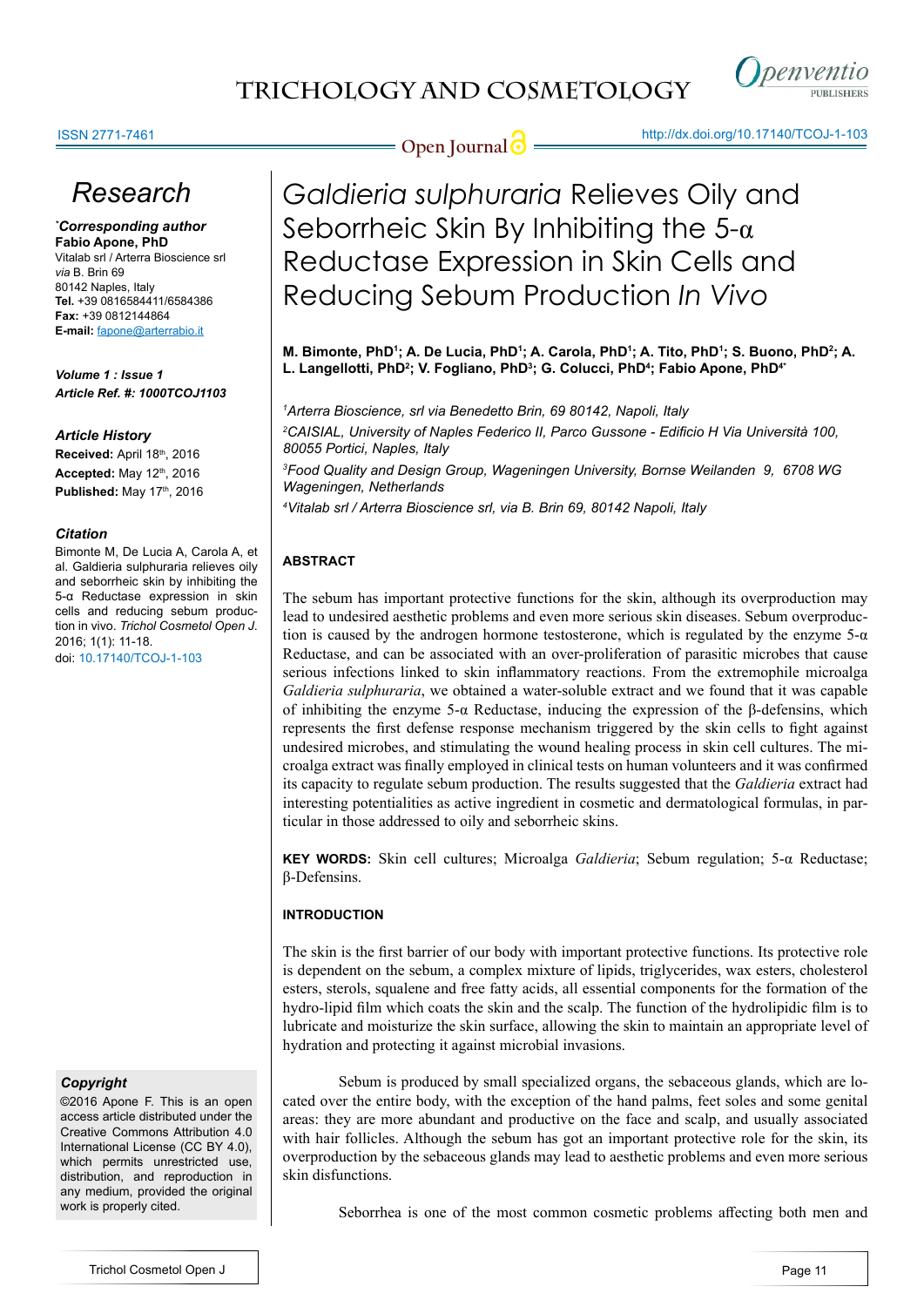

**Open Journal <b>O** <u>Commissioner (Martia)</u> http://dx.doi.org/[10.17140/TCOJ-1-103](http://dx.doi.org/10.17140/TCOJ-1-103)

women, typically highest in the age range of 15-35 years and declining throughout the adult age range, $<sup>1</sup>$  and affecting more</sup> Asian than Caucasian people. Seborrhea gives an oily, shiny and greasy aspect to the skin and it is frequently accompanied by large pores. Many individuals feel embarrassed and annoyed with the appearance of their oily skin, often associated with a feeling of dirtiness.

Sebum production is influenced by several factors, among which the most important is the level of the androgen hormone testosterone: indeed the massive activation of the sebaceous glands occurs during puberty, when the production of testosterone is more intense. The testosterone concentration influences the production of sebum as it is converted, at level of sebaceous gland, into dihydro-testosterone by the enzyme  $5-\alpha$ Reductase. There are two isoenzymes of  $5-\alpha$  Reductase, the  $5-\alpha$ Reductases 1 (5 $\alpha$ R1) and the 5- $\alpha$  Reductases 2 (5 $\alpha$ R2), both of them have the capacity to convert testosterone into dihydrotestosterone, but they have different tissue distribution and functions.<sup>[2](#page-6-1)</sup> The  $5\alpha R1$  is mainly expressed by sebaceous cells, whereby 5αR2 is preferentially produced in the hair follicles and prostate; moreover, the activity of 5αR1 is significantly higher in sebaceous glands from face and scalp compared to non-acne prone areas.<sup>[3](#page-6-2)</sup> Thus, a down regulation of  $5\alpha R1$  in the skin represents one of the solutions to contrast excessive sebum production, and some other strictly related diseases, such as seborrheic dermatitis and acne.

In seborrheic skins the overproduction of sebum is usually associated to a massive bacterial proliferation, more commonly the species of *Staphylococcus* and *Propionibacterium acnes*, because the sebum contains nutrients and thus represents a substrate for bacteria growth.<sup>[4,5](#page-6-3)</sup> The β-defensins, small cationic peptides, are the major components of innate immunity, a non-specific immune defense response against microorganism attack and hyper-proliferation. They have a strong antimicrobial, antiviral and antifungal activity, $6$  since their particular cationic nature allows to destroy the microbial membrane, negatively charged, by binding it, and leave intact human cell membranes that have a neutral charge. Thus defensins represent the initial defense response against microbial invasion. To date, three human β-defensins (hBD) have been shown to play a role in the defense of the skin, namely human β-defensin1, 2 and 3 (hBD1, hBD2, hBD3). They are expressed in all human epithelial tissues, either constitutively or up regulated in response to microbi-al or pro-inflammatory stimuli.<sup>[7](#page-6-5)</sup> In patients with acne the expression of the  $hBD2$  is increased in the sebaceous glands, $\delta$  where it is likely to exert an important role in protecting from microbial invasion.

Among the unicellular organisms, the red microalga *Galdieria sulphuraria* has attracted the attention of applicative research, because it has well adapted to the extreme environment of the volcanic calderas:<sup>9</sup> it is able to withstand high temperatures and grow in high-sulfur growth media, at pH-1. Its pres-

ence on the walls behind the Bocca Grande of volcanic crater Solfatara at Pozzuoli, near Naples, has been documented for several years.<sup>10</sup> Recent studies have shown that this microalga is capable of synthesizing a wide range of antioxidant compounds, including the sulfur containing glutathione, making it an excel-lent candidate for skin care applications.<sup>[11](#page-6-9)</sup> Indeed, the use of sulfur in dermatology has demonstrated efficacy in the treatment of many dermatological disorders including acne vulgaris, rosacea, seborrheic dermatitis.<sup>12,13</sup> Moreover, for its high content of vitamins, essential fatty acids, proteins, carotenoids and phycocyanins, *Galdieria* has even been proposed as dietary supplement and food ingredient.<sup>14</sup>

On the basis of these properties, we investigated the potential benefits of a hydrosoluble extract obtained from *Galdieria sulphuraria* on the skin, in particular as cosmetic ingredient aimed at balancing sebum production. We demonstrated that *G. sulphuraria* extract was able to reduce the 5αR1 expression in skin cells, to reinforce the skin's natural defense system by up regulating hBD2 expression and to promote the skin integrity accelerating the wound healing process. A clinical study performed on human volunteers confirmed the efficacy of *G. sulphuraria* extract as potential active ingredient for skin care applications, particularly directed to patients with oily and seborrheic skin.

### **MATERIAL AND METHODS**

### *Galdieria sulphuraria* **cultivation and extract preparation**

*G. sulphuraria* (strain n. 017) was obtained from ACUF (Algal Collection of the University of Naples Federico II, Italy), originally collected from a thermal spring site in Pozzuoli, Napoli (Italy). Stock cultures of axenic *G. sulphuraria* strain were maintained routinely on both liquid and agar slants of Allen medium<sup>15</sup> in heterotrophic conditions, being the glucose (30 g  $L^{-1}$ ) the main source of organic carbon (Figure 1). The biomass production was carried out in batches, and the culture flasks were incubated at a temperature of 26±2 ° C with continuous air insufflation. After 2 weeks of growth, the cultures were harvested by a continuous centrifuge  $(2,500 \text{ g})$ ; the collected biomass was rinsed with 10 L of distilled water and frozen in sterilized containers. For the preparation of *G. sulphuraria* extracts, the frozen *G. sulphuraria* biomass was suspended in two volumes of phosphate-buffered saline (PBS) pH 7.4, and homogenized in an industrial homogenizer. The resulting lysate was centrifuged at 4,000 rpm to precipitate the particulate fraction and isolate the soluble components. The supernatant was then collected, adjusted to pH 6.5 using NaOH, and lyophilized until obtaining a dry powder, that represented the *Galdieria sulphuraria* Hydrosoluble Extract (GsHE). The powder was then dissolved in water or cell culture medium at the required concentrations for the different analyses. Three independently grown batches were tested in the different experiments.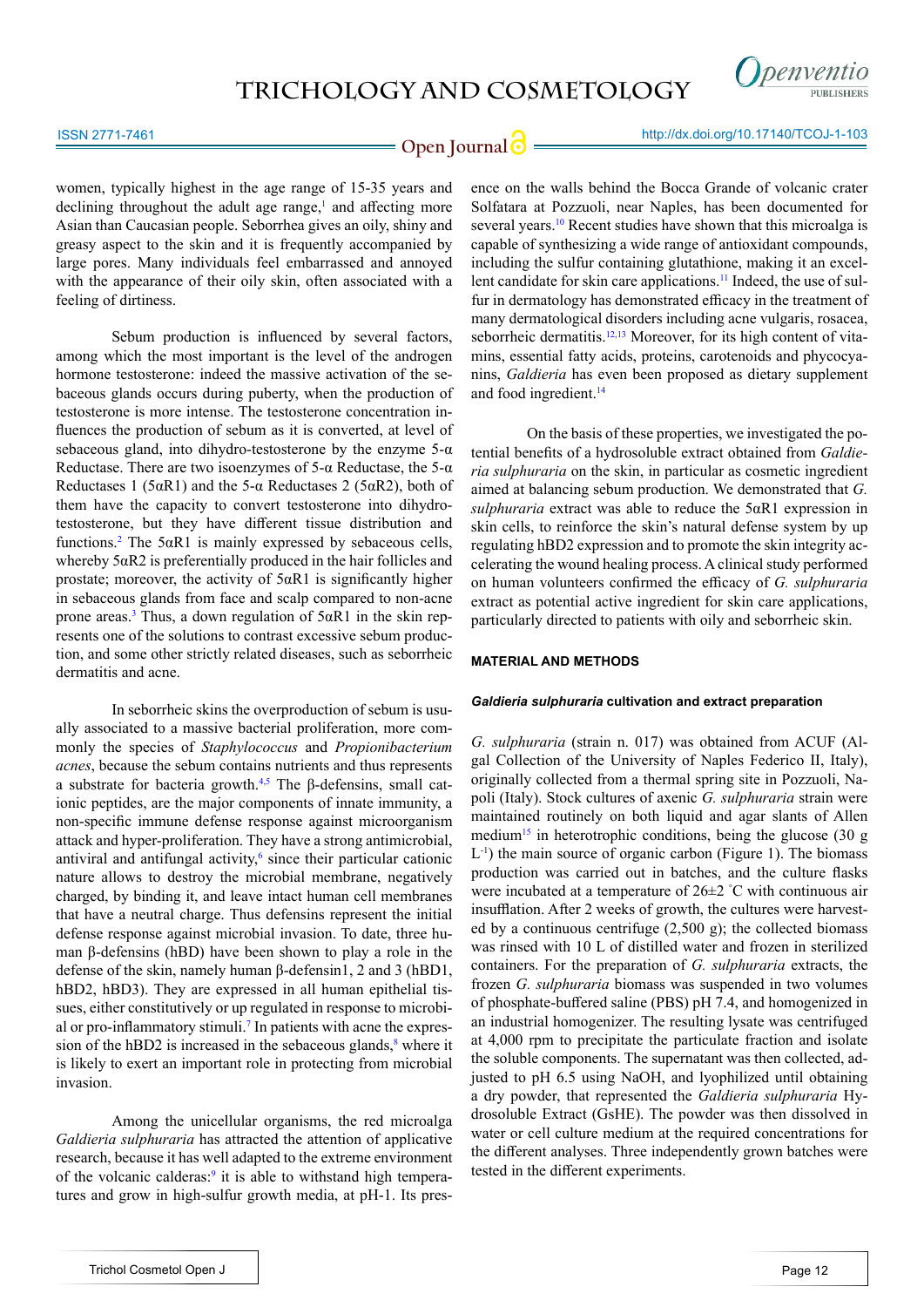



**Open Journal | http://dx.doi.org/[10.17140/TCOJ-1-103](http://dx.doi.org/10.17140/TCOJ-1-103)** 



**Figure 1:** Microscopic picture of the microalga *Galdieria sulphuraria* taken by an Inverted Microscope Motic BA. Magnification=1000 X; the black bar corresponds to 20 μm.

### **Cell Vitality Assay (MTT Assay)**

 $1.3\times10^{4}$  cells (keratinocytes, HaCat) were seeded in each well of a 96-well plate, grown for 8 h and treated for 48 h with different concentrations of GsHE. After treatments, cells were washed with PBS and incubated with 100 µl per well of "reaction buffer" containing: 10 mM Hepes, 1.3 mM CaCl<sub>2</sub>, 1 mM  $MgSO_4$ , 5 mM glucose and 0.5 mg ml-1 of colorimetric substrate MTT [3-(4,5-dimethylthiazolyl)-2,5-diphenyltetrazoliumbromide] in PBS buffer at pH 7.4, according to the method described by Mosmann et al.<sup>16</sup> After 3 h at 37 °C and 5% CO<sub>2</sub>, cells were solubilized by the addition of 100 microliters of solubilization solution (10% TritonX-100, 0.1 N HCl in isopropanol), and the plate incubated for 4 h at room temperature. The number of healthy cells was directly proportional to the level of the formazan product created. The developed color was then quantified at 595 nm by the multi well-plate reader Victor3 (Perkin Elmer, Waltham, MA, USA).

### **5 α-Reductase type 1 and human β-Defensin 2 gene expression analysis**

For the gene expression analyses of the 5-α Reductase type 1 (5αR1) and the human β-Defensin 2 (hBD2), Human Dermal Fibroblasts (HDF) and keratinocytes (HaCat) were used respectively. The cells were incubated with GsHE for 6 or 8 h, and then processed for RNA extraction using a RNA Purification Kit according to the manufacturer's instructions (GenElute Mammalian Total RNA Miniprep Kit, Sigma-Aldrich). Reverse transcription polymerase chain reaction (RT-PCR) was performed using gene-specific primers and an oligo-nucleotide internal standard Kit (Quantum RNATM 18S Ambion, Austin, Texas, USA). The PCR products obtained were visualized and quantified with an Imaging system (Geliance 200, Perkin Elmer, Waltham, MA, USA). The amplification band corresponding to the analyzed gene was normalized to the amplification band corresponding to the internal standard 18S. The values obtained were finally converted into percentage values by considering as 100% the measure of the samples of untreated cells.

#### **Scratch Assay**

For the scratch assay, HDF were seeded in 6-well plates. 12 h later, same areas of each well were displaced by scratching a line through the cell layer by a pipet tip and floating cells were removed by PBS washing. Culture medium containing 0.5% FBS with or without GsHE was added and the cells incubated for 7 hours. Mitomycin C (10  $\mu$ g  $\mu$ l<sup>-1</sup>) was always included in the medium to prevent cell proliferation and valuate the cell migration capacity. To estimate the wound healing capacity of the cells, the unclosed cell-free area at time 0 and the one at 7 hours after the treatments were compared for each condition by using the software Image J.

### **Clinical Test**

The study was performed on 20 male and female volunteers, aged from 18 to 50, who had an acne-prone face skin, although not suffering from any disease to the skin areas to treat. Each subject applied a cream containing 0.002% of GsHE, twice a day for a period of 30 days on the right side of the face massaging until absorption; the left side was treated with a placebo and the forehead remained untreated for the entire duration of the study. The amount of skin sebum excretion was measured on the lateral creases of the nose and on the forehead, before the treatments (T0), and after 15 days (T15) and 30 days (T30) of a bi-daily application of the product, by using the Sebumeter® SM815 (Courage-Khazaka GmbH, Germany), a digital probe for instrumental measure of the cutaneous sebum amount.<sup>[17](#page-6-13)</sup> The study was carried out under standard environmental conditions for each reading time, maintaining constant room temperature and monitoring humidity by a Thermo-hygrometer (Taylor Precision, NM).

### **RESULTS AND DISCUSSION**

#### **Calculation of the usage doses for GsHE**

To evaluate the potential cell toxicity and determine the correct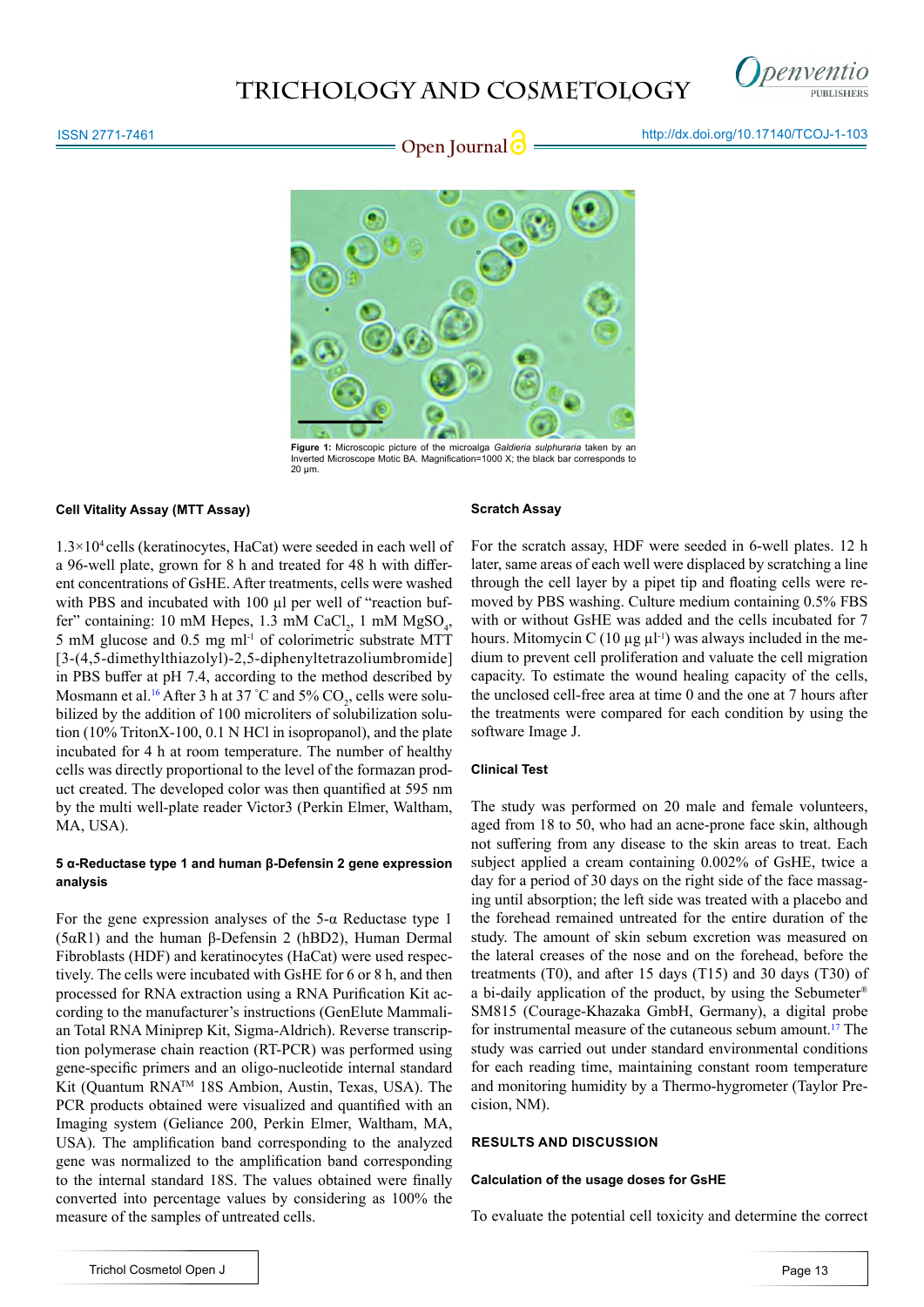

#### ISSN 2771-7461

**Open Journal determined to the intervention of the MCO determined to Den Journal determined to the intervention of the Open Journal determined to the intervention of the MCO determined to Den Journal determined to the int** 

doses of GsHE to use in the bioassays, we performed a cytotoxicity test (MTT assay) by testing scalar concentrations of GsHE, ranging from 0.5% to 0.0006%, on HaCaT keratinocytes. After 48 h, the vitality rate was determined. The IC50 calculated was 0.198 %, and the highest non-toxic dose (which gave no mortality) was 0.01% (data not shown). Thus, the concentrations of GsHE chosen for the studies on skin cells were 0.002 and 0.01 %.

#### **GsHE on 5αR1 Expression**

In order to study whether *G. sulphuraria* had the capacity to affect the activity of  $5\alpha R1$ , the main enzyme regulating sebum production in the skin, we used GsHE at the 2 established concentrations to treat HDF for 6 h. Fibroblasts express 5αR1 in normal conditions and therefore are an appropriate model to investigate  $5\alpha R1$  activity and regulation.<sup>[18](#page-6-14)</sup> After treatment, the cells were collected, RNA extracted and the expression of 5αR1 gene analyzed by RT-PCR. As shown in Figure 2, the treatments with both the concentrations of GsHE reduced the expression of 5αR1 (- 45% for 0.01% and -35% for 0.002%), suggesting a potential role of the extract in reducing the sebum production in the skin by acting through an inhibition of  $5\alpha R1$  expression.



**Figure 2:** RT-PCR analysis of gene expression in fibroblasts treated with GsHE at the indicated concentrations. After RNA extraction, the expression level of the 5αR1 gene was analyzed by RT-PCR. The values obtained from the PCR band quantification were normalized to the standard amplification bands of 18S, reported in the column graph and expressed as percentages to the control, arbitrarily set as 100%. The error bars represent standard deviations, and the asterisks indicate statistically significant measures (\**p*<0.01; \*\**p*<0.001).

#### **GsHE on hBD2 Expression**

As explained in the introduction, an overproduction of sebum can be often associated to a hyper proliferation of microbes in the skin, leading to skin injuries and to the triggering of inflammatory processes. Therefore, β-defensins represent an efficient defense mechanism developed by the skin cells to fight microbe proliferation. In order to test the ability of GsHE to induce the skin's natural defense system, gene expression analysis of hBD2 was performed in human keratinocytes treated with the two different concentrations of GsHE. The keratinocytes are the cells mostly exposed to microbial attacks, thus more keen to respond by activating a rapid production of inducible β-defensins. As shown in Figure 3, both the doses of GsHE increased hBD2

expression, but the lowest concentration of 0.002% was even better than the higher one to induce hBD-2 (170 % increase *versus* 60%), suggesting a good potential stimulatory effect on the innate skin defense system. Three independent extract preparations gave all the same result, indicating that this inverted dose response relationship was reproducible. The higher efficacy of the lower dose compared to higher one could be explained by considering that the extracts are mixtures of several types of molecules that may act synergically or counteract each other whether negative regulators become predominant. In this case, the choice of the right concentration of the extract would be of primary importance to produce a final positive effect on the cells both *in vitro* and *in vivo*.



**Figure 3:** RT-PCR analysis of gene expression in keratinocytes treated with GsHE at the indicated concentrations. After RNA extraction, the expression level of the BD2 gene was analyzed by RT-PCR. The values obtained from the PCR band quantification were normalized to the standard amplification bands of 18S, reported in the column graph and expressed as percentages to the control, arbitrarily set as 100%. The error bars represent standard deviations, and the asterisks indicate statistically significant measures (\**p*<0.01; \*\**p*<0.001).

### **GsHE In Wound Repair**

Wound healing is a natural restorative response to tissue injury, regulated by several proteins and secreted signals, which orchestrate the interactions among all the cells forming the skin. Recent studies have shown that hBD2, besides their roles as antimicrobial peptides and chemo attractants, play an active role in several growth-dependent processes as well, like wound healing and cell migration or proliferation.<sup>[19-21](#page-6-15)</sup> Furthermore, the increased expression of hBD2 can positively affect the wound healing process, which could be an additional advantage for the treatment of skin microlesions and scars linked to seborrhea.

To test the ability of GsHE to promote the wound healing process, a scratch assay was performed on fibroblasts treated with the extract. In a typical scratch assay, a "wound gap" in a cell monolayer is created by scratching, and the "healing" of this gap by cell migration towards the center of the gap is monitored and quantified. As showed in Figure 4(A,B), GsHE increased the capacity of the cells to repair the wound: it accelerated the cell migration and the healing process by 17% at the concentration of 0.002%, compared to the untreated control, similarly to the Transforming Growth Factor-β (TGF-β), known for its abil-ity to accelerate the wound repair.<sup>[22](#page-6-16)</sup> Also in this case, there was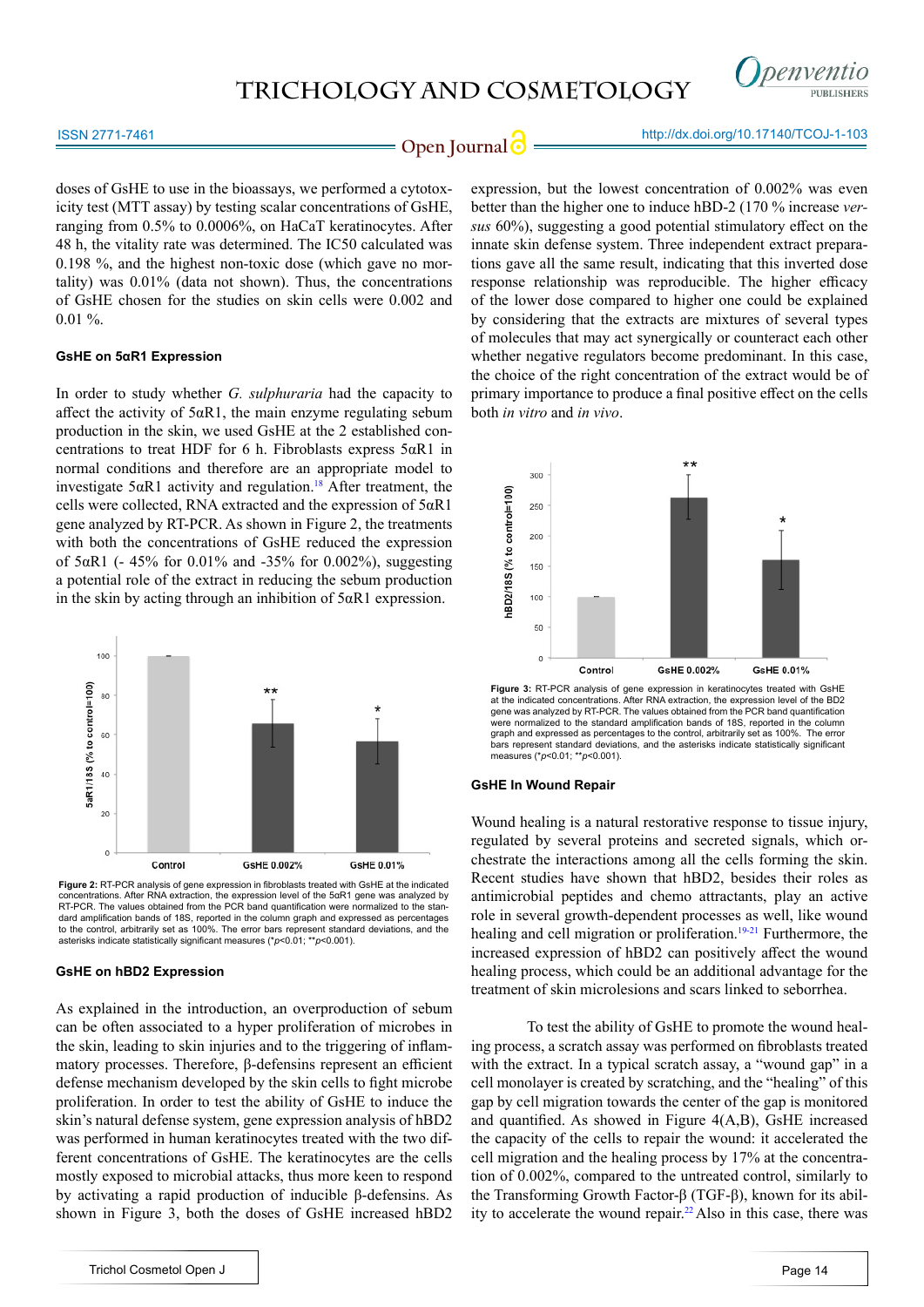

**Open Journal C** 100 million http://dx.doi.org/[10.17140/TCOJ-1-103](http://dx.doi.org/10.17140/TCOJ-1-103)

a slight difference between the two doses, confirming that the lower dose was the one giving a better positive effect on the cells.



**Figure 4:** Scratch assay. Confluent fibroblast mono-layer cultures were scratched by a pipet tip and then treated with GsHE or the growth factor TGFβ. (A) Photographs of the cultures just after the scratching (T0), and after 7 h from the scratching (T7). The relative treatment is indicated below each picture. (B) The cell-free areas at T0 and T7 for each treatment were measured and compared, and the values expressed as percentages to the control, arbitrarily set as 100%. The error bars represent standard deviations, and the asterisks indicate statistically significant measures (\**p*<0.01; \*\**p*<0.001).

### **GsHE Regulates Sebum Production** *in Vivo*

On the basis of the results obtained from the *in vitro* studies, we employed the extract of *G. sulphuraria* in a clinical sebum normalizing efficacy test, performed on 20 male and female volunteers, aged from 18 to 50, having a greasy face skin. Twice a day, for 30 consecutive days, the volunteers applied a cream containing 0.002% of GsHE on the left side of the face and an emulsion without GsHE on the right side of the face. The concentration of 0.002% was chosen because it was the one giving

the best results in most of the cell based assays. As control, the forehead remained untreated for the entire duration of the study and the formula used in the tests is reported in Table 1.

As showed in Figure 5, the mean cutaneous sebum amount was significantly decreased by GsHE treatment: the sebum excretion decreased by an average value of 58.5% after 15 days and 75.71% after 30 days of application with respect to the mean value measured at T0; the variations were extremely statistically significant  $(p<0.0001)$ . A significant decrease in the sebum level was observed also in the placebo treatment after 30 days, but it was more limited and corresponded to approximately half of that observed with GsHE application. The mean sebum value did not change in the forehead treatments (control).

This results confirm that GsHE can be an effective cosmetic ingredient, particularly suitable to relieve the problems associated with sebum overproduction in oily skins.

### **CONCLUSION**

Research on microalgae has highlighted the huge applicative potentiality of these groups of microorganisms in industry: they are extremely diversified and phylogenetically distant one from the other, which makes them a natural inexhaustible source of unexplored compounds with the most various and divergent industrial applications, ranging from food, cosmetics, detergent to biofuel. Among the microalgae, the extremeophiles are even more attracting in terms of the applicative outputs of the molecules they synthesize: they have adapted to survive in extremely harsh environments, thus they represent highly effective biofactories of novel chemicals with unknown biological functions.

| CAS        | <b>INCI Name</b>             | %INCI   |
|------------|------------------------------|---------|
| 7732-18-5  | AQUA (WATER)                 | 83.552  |
| 73398-61-5 | CAPRYLIC/CAPRIC TRIGLYCERIDE | 4.600   |
| $57-11-4$  | STEARIC ACID                 | 3.300   |
| 31566-31-1 | <b>GLYCERYL STEARATE</b>     | 2.400   |
| 9004-99-3  | PEG-100 STEARATE             | 1.700   |
| 67762-27-0 | CETEARYL ALCOHOL             | 1.050   |
| 36653-82-4 | CETYL ALCOHOL                | 1.000   |
| 122-99-6   | PHENOXYETHANOL               | 0.800   |
| 56-81-5    | <b>GLYCERIN</b>              | 0.490   |
| 9004-99-3  | PEG-20 STEARATE              | 0.350   |
| 70445-33-9 | FTHYLHEXYGLYCERIN            | 0.300   |
| 76050-42-5 | <b>CARBOMER</b>              | 0.260   |
| 139-33-3   | <b>DISODIUM EDTA</b>         | 0.100   |
| 1310-73-2  | SODIUM HYDROXIDE             | 0.096   |
| 68917-51-1 | GSHE (ABSENT IN PLACEBO)     | 0.002   |
|            |                              | 100.000 |

**Table 1:** Cosmetic formula used in the clinical tests on sebum normalizing activity.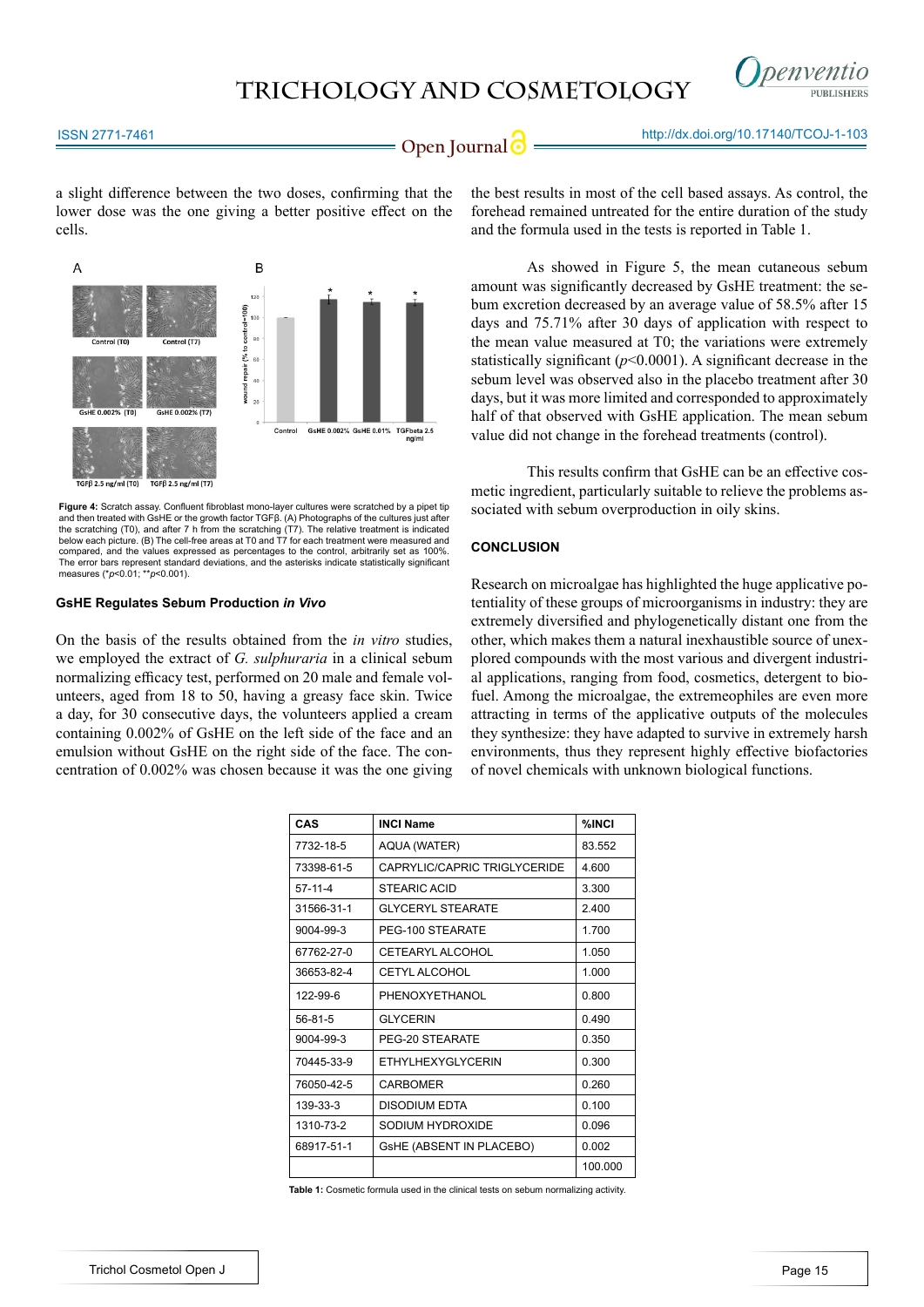

### ISSN 2771-7461

**Open Journal | http://dx.doi.org/[10.17140/TCOJ-1-103](http://dx.doi.org/10.17140/TCOJ-1-103)** 



**Figure 5:** Clinical test. 20 panelists applied a cream without the active (placebo) and a cream containing GsHE (GsHE 0.002%), respectively on the right and left half face, twice a day for 28 consecutive days. After 15 days (T15) and 30 days (T30) of application, the sebum level on the skin was measured by the instrument Sebumeter® SM815, and compared with that measured in untreated skins (Control). The values were reported as micrograms of sebum per cm<sup>2</sup> of skin at the 3 different times of measure. Asterisks<br>indicate significant differences (\**p*<0.01; \*\**p*<0.001).

Thanks to their peculiarities, extremeophile microalgae have drawn the attention of researchers in the fields of Dermatology and Cosmetics, and some ingredients, derived from these species, have already found applications in the skin care market<sup> $23$ </sup> and used by many top cosmetic brands. The species *Dunaliella salina*, living in high salinity environments, is the most used source of β-carotene, that is one of the leading antioxidant compounds employed in skin care formulas.<sup>24</sup> In addition, several types of extracts from *Arthrospira maxima*, commonly known as Spirulina, a cyanophyte living in alkaline waters, are claimed to repair the signs of early skin aging, exert a tightening effect and have wound healing properties, thanks to the presence of the protein C-phycocyanin.[25,26](#page-7-0) Recently, an extract deriving from the snow micro alga *Chlamydocapsa* was also developed as product to fight extrinsic and intrinsic skin aging. $27$ 

The extremeophilic red alga *Galdieria sulphuraria* lives in hot, sulfur-rich, acidic environments and shows an enormous metabolic flexibility, growing either photo autotrophically or heterotrophically on more than 50 carbon sources. It is also able to change its metabolism and its storage products according to the different growth conditions[.28](#page-7-2) As extremophile, *Galdieria* is remarkably flexible because it has acquired a large number of genes from bacteria, and integrated them into a functional network.[29](#page-7-3) Thanks to this evolutionary process, the species *Galdieria* has developed unique properties and adaptations due to the production of specific secondary metabolites. Some of these metabolites have been identified by a recent study which demonstrated the synthetic capacity of *Galdiera* to produce a class of compounds, the galactosylglycerols, specifically involved in the acclimation to various abiotic stresses, especially high salinity. Among them, the main photosynthetic products floridside and

isoforidoside are known also to contribute to the osmotic stress resistance of cells  $30$ 

In the present study, we investigated the potential use of the microalga *G. sulphuraria* in skin care and, by performing both cellular assays *in vitro* and clinical tests, we demonstrated that the extract obtained from *G. sulphuraria* was able to reduce 5αR1 expression in fibroblasts and enhance the skin's natural defense response by upregulating hBD2 expression in keratinocytes, resulting in a significant reduction of sebum production in the skin. Thanks to these activities, GsHE represents an attractive active ingredient for the skin care market, in particular as adjuvant in products designed to fight greasy skins, or even those affected by seborrheic dermatitis or acne. The extract was also capable of enhancing the healing process, as demonstrated by the cell culture tests, reinforcing the role of the extract as active ingredient in formulas addressed to alleviate the outbreak of lesions typical of acneic skins. Interestingly, these activities can be easily exploited in the hair care market as well, which is always looking for new and safe ingredients having a sebum reducing effect on the scalp, formulated either in conditioners or shampoos.<sup>[31,32](#page-7-5)</sup>

### **ACKNOWLEDGEMENT**

We want to thank the professors A. Pollio and G. Pinto, University of Naples Federico II, Italy, for providing the microalga strain for the studies. The research was supported by the grants "Campus Bioframe" - POR CAMPANIA FESR2007 2013, and "Campania Bioscience" -PON03PE\_00060\_3.

### **CONFLICTS OF INTEREST:** None.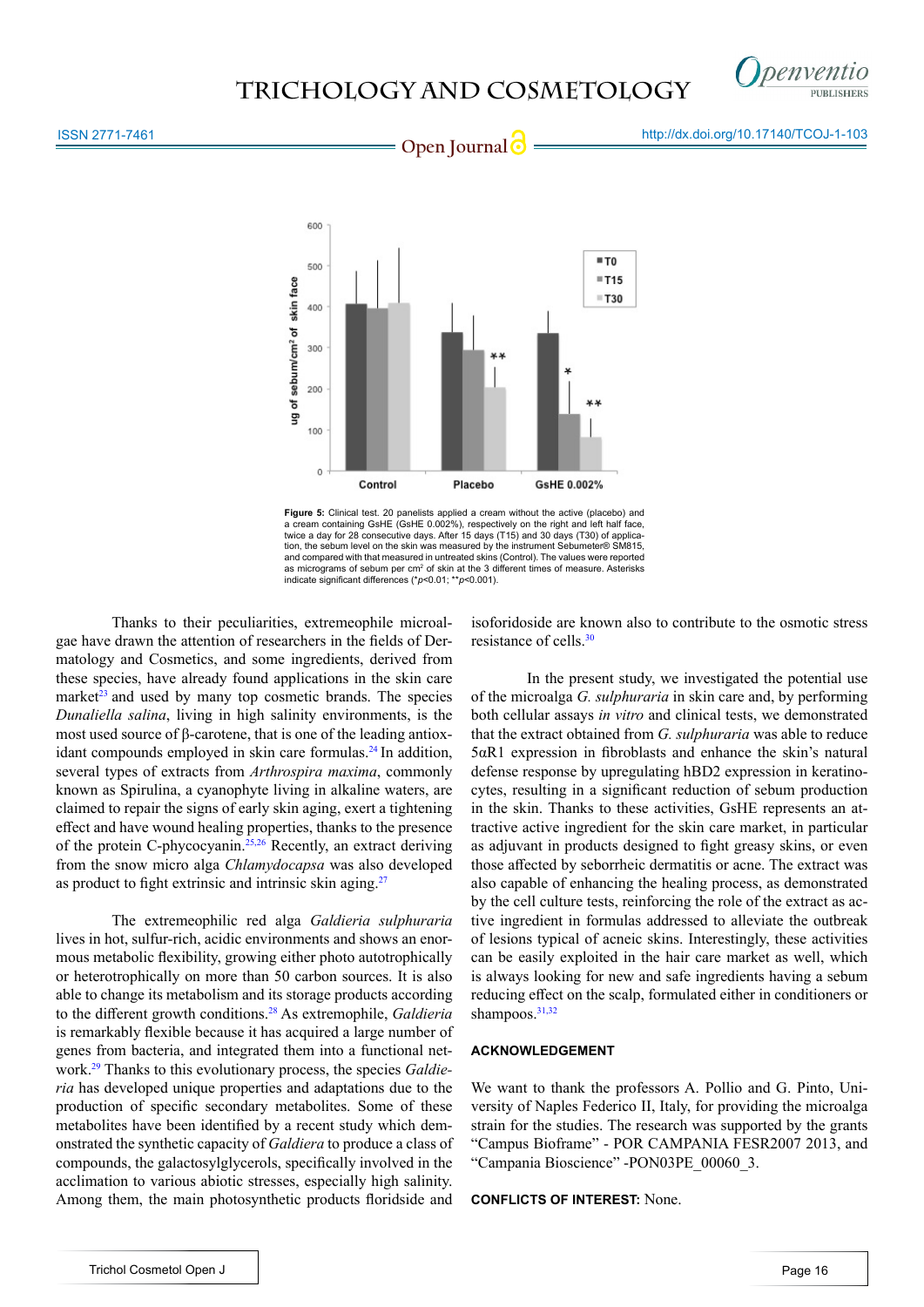

### ISSN 2771-7461

**Open Journal <b>O** <u>Commissioners</u> http://dx.doi.org/[10.17140/TCOJ-1-103](http://dx.doi.org/10.17140/TCOJ-1-103)

### **REFERENCES**

<span id="page-6-0"></span>1. Jacobsen E, Billings JK, Frantz RA, Kinney CK, Stewart ME, Downing DT. Age-related changes in sebaceous wax ester secretion rates in men and women. *J Invest Dermatol*. 1985; 85(5): 483-485. doi: [10.1111/1523-1747.ep12277224](http://www.jidonline.org/article/S0022-202X%2815%2943836-9/abstract)

<span id="page-6-1"></span>2. Jenkins EP, Andersson S, Imperato-McGinley J, Wilson JD, Russell DW. Genetic and pharmacological evidence for more than one human steroid 5 alpha-reductase. *J Clin Invest*. 1992; 89(1): 293-300. Web site. [http://www.jci.org/articles/](http://www.jci.org/articles/view/115574) [view/115574](http://www.jci.org/articles/view/115574). Accessed April 17, 2016

<span id="page-6-2"></span>3. Thiboutot D, Harris G, Iles V, Cimis G, Gilliland K, Hagari S. Activity of the type 1 5-alpha-reductase exhibits regional differences in isolated sebceous glands and whole skin. *J Invest Dermatol*. 1995; 105(2): 209-214. doi: [10.1111/1523-1747.](http://www.jidonline.org/article/S0022-202X%2815%2942279-1/abstract) [ep12317162](http://www.jidonline.org/article/S0022-202X%2815%2942279-1/abstract)

<span id="page-6-3"></span>4. [Burkhart CN,](http://www.ncbi.nlm.nih.gov/pubmed/?term=Burkhart%20CN%5BAuthor%5D&cauthor=true&cauthor_uid=14673275) [Gottwald L](http://www.ncbi.nlm.nih.gov/pubmed/?term=Gottwald%20L%5BAuthor%5D&cauthor=true&cauthor_uid=14673275). Assessment of etiologic agents in acne pathogenesis. *Skin med.* 2003; 2(4): 222-228. doi: [10.1111/j.1540-9740.2003.02134.x](http://onlinelibrary.wiley.com/doi/10.1111/j.1540-9740.2003.02134.x/abstract%3Bjsessionid%3DFE14519E0BCF9BC2F2C27883B2E61DF2.f03t04%3FsystemMessage%3DWiley%2BOnline%2BLibrary%2Bwill%2Bbe%2Bunavailable%2Bon%2BSaturday%2B14th%2BMay%2B11%253A00-14%253A00%2BBST%2B%252F%2B06%253A00-09%253A00%2BEDT%2B%252F%2B18%253A00-21%253A00%2BSGT%2Bfor%2Bessential%2Bmaintenance.Apologies%2Bfor%2Bthe%2Binconvenience.%26userIsAuthenticated%3Dfalse%26deniedAccessCustomisedMessage%3D)

5. [Ro BI,](http://www.ncbi.nlm.nih.gov/pubmed/?term=Ro%20BI%5BAuthor%5D&cauthor=true&cauthor_uid=16382662) [Dawson TL](http://www.ncbi.nlm.nih.gov/pubmed/?term=Dawson%20TL%5BAuthor%5D&cauthor=true&cauthor_uid=16382662). The role of sebaceous gland activity and scalp microfloral metabolism in the etiology of seborrheic dermatitis and dandruff. *J Invest Dermatol Symp Proc*. 2005; 10(3): 194-197. doi: [10.1111/j.1087-0024.2005.10104.x](http://www.jidsponline.org/article/S0022-202X%2815%2952586-4/abstract)

<span id="page-6-4"></span>6. Yamasaki K, Gallo RL. Antimicrobial peptides in human skin disease. *Eur J Dermatol*. 2008; 18(1): 11-21. doi: [10.1684/](http://www.jle.com/fr/revues/ejd/e-docs/antimicrobial_peptides_in_human_skin_disease_276541/article.phtml) [ejd.2008.0304](http://www.jle.com/fr/revues/ejd/e-docs/antimicrobial_peptides_in_human_skin_disease_276541/article.phtml)

<span id="page-6-5"></span>7. Raj PA, Dentino AR. Current status of defensins and their role in innate and adaptive immunity. *FEMS Microbiol Lett*. 2002; 206: 9-18. doi: [10.1111/j.1574-6968.2002.tb10979.x](http://femsle.oxfordjournals.org/content/206/1/9.long)

<span id="page-6-6"></span>8. Chronnell CM, Ghali LR, Ali RS, et al. Human beta defensin-1 and -2 expression in human pilosebaceous units: upregulation in acne vulgaris lesions. *J Invest Dermatol.* 2001; 117(5): 1120-1125. doi: [10.1046/j.0022-202x.2001.01569.x](http://www.jidonline.org/article/S0022-202X%2815%2941430-7/abstract)

<span id="page-6-7"></span>9. Ott FD, Seckbach J. New classification for the genus Cyanidium Geitler 1933. In: Seckbach J. Ed., *Evolutionary Pathways and Enigmatic Algae: Cyanidium caldarium Rhodophyta and Related Cells*. Kluwer, Dordrecht: 1994; 145-152.

<span id="page-6-8"></span>10. Merola A, Castaldo R, DeLuca P, Gambardella R, Musachio A, Taddei R. Revision of Cyanidium caldarium: three species of acidophilic algae. *G Bot Ital*. 1981; 115(4-5): 189-195. doi: [10.1080/11263508109428026](http://www.tandfonline.com/doi/abs/10.1080/11263508109428026)

<span id="page-6-9"></span>11. [Carfagna S,](http://www.ncbi.nlm.nih.gov/pubmed/?term=Carfagna%20S%5BAuthor%5D&cauthor=true&cauthor_uid=25874021) [Napolitano G](http://www.ncbi.nlm.nih.gov/pubmed/?term=Napolitano%20G%5BAuthor%5D&cauthor=true&cauthor_uid=25874021), [Barone D,](http://www.ncbi.nlm.nih.gov/pubmed/?term=Barone%20D%5BAuthor%5D&cauthor=true&cauthor_uid=25874021) [Pinto G,](http://www.ncbi.nlm.nih.gov/pubmed/?term=Pinto%20G%5BAuthor%5D&cauthor=true&cauthor_uid=25874021) Pollio A, [Ven](http://www.ncbi.nlm.nih.gov/pubmed/?term=Venditti%20P%5BAuthor%5D&cauthor=true&cauthor_uid=25874021)[ditti P.](http://www.ncbi.nlm.nih.gov/pubmed/?term=Venditti%20P%5BAuthor%5D&cauthor=true&cauthor_uid=25874021) Dietary supplementation with the microalga Galdieria sulphuraria (Rhodophyta) reduces prolonged exercise-induced oxidative stress in rat tissues. *Oxid Med Cell Longev*. 2015; Article ID 732090.

12. Gupta AK, Nicol KJ. The use of sulfur in dermatology. *Drugs Dermatol*. 2004; 3(4): 427-431. Web site. [http://europepmc.org/](http://europepmc.org/abstract/med/15303787) [abstract/med/15303787](http://europepmc.org/abstract/med/15303787). Accessed April 17, 2016

13. Del Rosso JQ. The use of sodium sulfacetamide 10%-sulfur 5% emollient foam in the treatment of acne vulgaris. *J Clin Aesthet Dermatol*. 2009; 2(8): 26-29.

<span id="page-6-10"></span>14. Graziani G, Schiavo S, Nicolai MA, et al. Microalgae as human food: chemical and nutritional characteristics of the thermo-acidophilic microalga Galdieria sulphuraria. *Food Funct.* 2013; 4(1): 144-152. doi: [10.1039/c2fo30198a](http://pubs.rsc.org/en/Content/ArticleLanding/2013/FO/C2FO30198A%23%21divAbstract)

<span id="page-6-11"></span>15. Allen M. Studies with cyanidium caldarium, an anomalously pigmented chlorophyte. *Arch Mikrobiol*. 1959; 32(3): 270-277. doi: [10.1007/BF00409348](http://link.springer.com/article/10.1007/BF00409348)

<span id="page-6-12"></span>16. Mosmann TJ. Rapid colorimetric assay for cellular growth and survival: application to proliferation and cytotoxicity assays. *Immunol Methods*. 1983; 65(1-2): 55-63. doi: [10.1016/0022-](http://www.sciencedirect.com/science/article/pii/0022175983903034) [1759\(83\)90303-4](http://www.sciencedirect.com/science/article/pii/0022175983903034)

<span id="page-6-13"></span>17. Crowther JM. Method for quantification of oils and sebum levels on skin using the Sebumeter®. *Int J Cosm Sci*. 2016; 38(2): 210-216. doi: [10.1111/ics.12258](http://onlinelibrary.wiley.com/doi/10.1111/ics.12258/abstract%3FsystemMessage%3DWiley%2BOnline%2BLibrary%2Bwill%2Bbe%2Bunavailable%2Bon%2BSaturday%2B14th%2BMay%2B11%253A00-14%253A00%2BBST%2B%252F%2B06%253A00-09%253A00%2BEDT%2B%252F%2B18%253A00-21%253A00%2BSGT%2Bfor%2Bessential%2Bmaintenance.Apologies%2Bfor%2Bthe%2Binconvenience)

<span id="page-6-14"></span>18. Habib FK, Ross M, Bayne CW, et al. The localisation and expression of 5 alpha-reductase types I and II mRNAs in human hyperplastic prostate and in prostate primary cultures. *J Endocrinol*. 1988; 156(3): 509-517. doi: [10.1677/joe.0.1560509](http://joe.endocrinology-journals.org/content/156/3/509.long)

<span id="page-6-15"></span>19. Niyonsaba F, Ushio H, Nakano N, et al. Antimicrobial peptides human beta-defensins stimulate epidermal keratinocyte migration, proliferation and production of proinflammatory cytokines and chemokines. *J Invest Dermatol*. 2007; 127(3): 594- 604. doi: [10.1038/sj.jid.5700599](http://www.jidonline.org/article/S0022-202X%2815%2933277-2/abstract)

20. Hirsch T, Spielmann M, Zuhaili B, et al. Human beta-defensin-3 promotes wound healing in infected diabetic wounds. *J Gene Med*. 2009; 11(3): 220-228. doi: [10.1002/jgm.1287](http://onlinelibrary.wiley.com/doi/10.1002/jgm.1287/abstract%3FsystemMessage%3DWiley%2BOnline%2BLibrary%2Bwill%2Bbe%2Bunavailable%2Bon%2BSaturday%2B14th%2BMay%2B11%253A00-14%253A00%2BBST%2B%252F%2B06%253A00-09%253A00%2BEDT%2B%252F%2B18%253A00-21%253A00%2BSGT%2Bfor%2Bessential%2Bmaintenance.Apologies%2Bfor%2Bthe%2Binconvenience.%26userIsAuthenticated%3Dfalse%26deniedAccessCustomisedMessage%3D)

21. Baroni A, Donnarumma G, Paoletti I, et al. Antimicrobial human beta-defensin-2 stimulates migration, proliferation and tube formation of human umbilical vein endothelial cells. *Peptides*. 2009. 30(2): 267-272. doi: [10.1016/j.peptides.2008.11.001](http://www.sciencedirect.com/science/article/pii/S0196978108004609)

<span id="page-6-16"></span>22. [Nall AV,](http://www.ncbi.nlm.nih.gov/pubmed/?term=Nall%20AV%5BAuthor%5D&cauthor=true&cauthor_uid=8630211) [Brownlee RE](http://www.ncbi.nlm.nih.gov/pubmed/?term=Brownlee%20RE%5BAuthor%5D&cauthor=true&cauthor_uid=8630211), [Colvin CP](http://www.ncbi.nlm.nih.gov/pubmed/?term=Colvin%20CP%5BAuthor%5D&cauthor=true&cauthor_uid=8630211), et al. Transforming growth factor beta 1 improves wound healing and random flap survival in normal and irradiated rats. *Arch Otolaryngol Head Neck Surg*. 1996; 122(2): 171-177. doi: [10.1001/ar](http://archotol.jamanetwork.com/article.aspx%3Farticleid%3D623286)[chotol.1996.01890140057011](http://archotol.jamanetwork.com/article.aspx%3Farticleid%3D623286)

<span id="page-6-17"></span>23 Wang HM, Chen CC, Huynh P, Chang JS. Exploring the potential of using algae in cosmetics. *Bioresour Technol*. 2015; 184: 355-362. doi: [10.1016/j.biortech.2014.12.001](http://www.sciencedirect.com/science/article/pii/S0960852414017350)